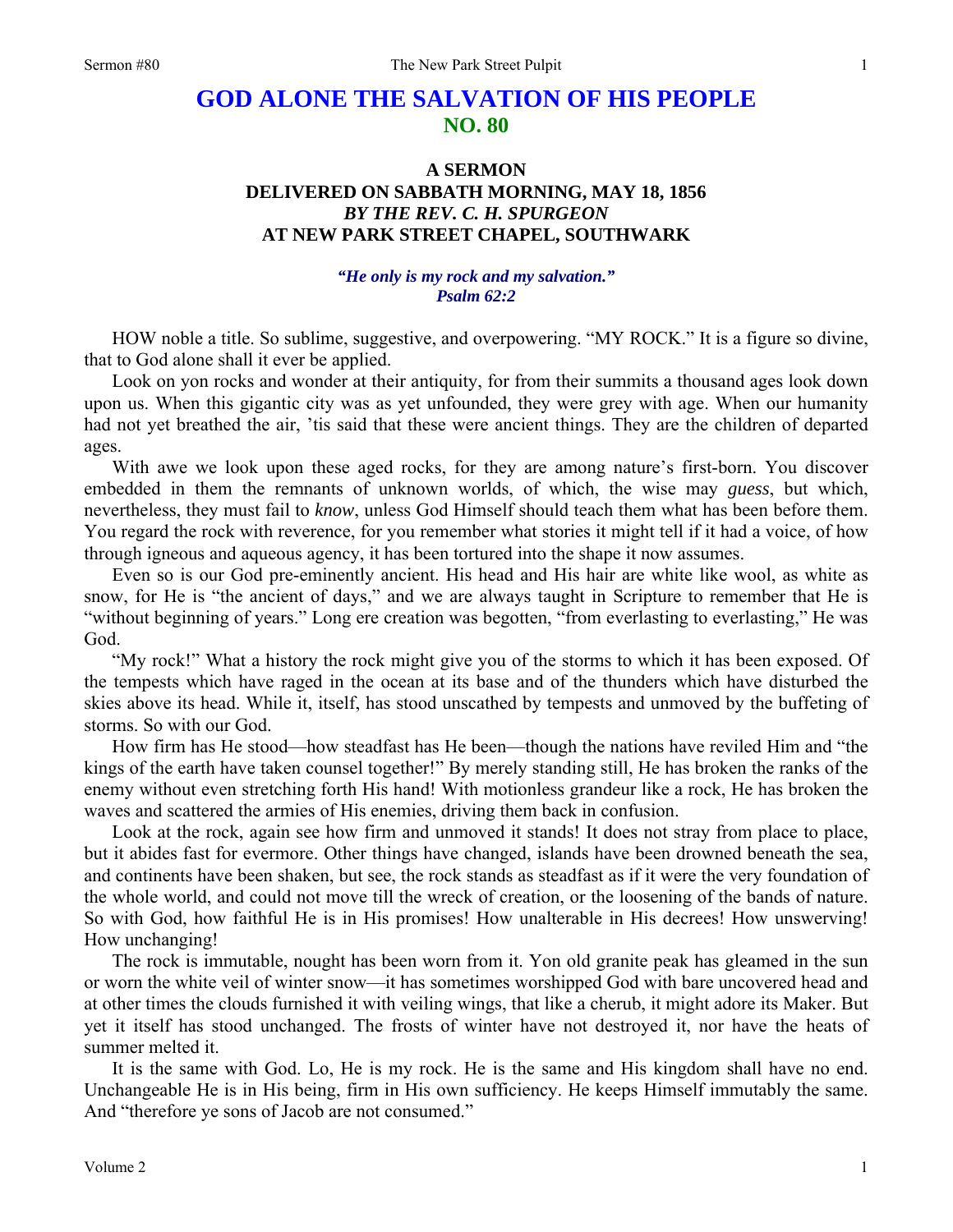The ten thousand uses of the rock, moreover, are full of ideas as to what God is. You see the fortress standing on a high rock, up which the clouds themselves can scarcely climb, and up whose precipices the assault cannot be carried, and the armed cannot travel, for the besieged laugh at them from their eminence. So is our God a sure defense and we shall not be moved if He has "set our feet upon a rock, and established our goings."

Many a giant rock is a source of admiration from its elevation, for on its summit we can see the world outspread below, like some small map. We mark the river or broadly spreading stream, as if it were a vein of silver inlaid in emerald. We discover the nations beneath our feet, "like drops in a bucket," and the islands are "very little things" in the distance, while the sea itself seems but a basin of water, held in the hand of a mighty giant.

The mighty God is such a rock. We stand on Him and look down on the world, counting it to be a mean thing. We have climbed to Pisgah's top, from the summit of which we can race across this world of storms and troubles to the bright land of spirits—that world unknown to ear or eye, but which God has revealed to us by the Holy Ghost.

This mighty rock is our refuge and our high observatory, from which we see the unseen, and have the evidence of things which as yet, we have not enjoyed. I need not, however, stop to tell you all about a rock, we might preach for a week upon it, but we give you that for your meditation during the week.

"*He is my rock*." How glorious a thought! How safe am I and how secure, and how may I rejoice in the fact that when I wade through Jordan's stream, He will be my rock! I shall not walk upon a slippery foundation, but I shall tread on Him who cannot betray my feet. And I may sing, when I am dying, "He is my rock and there is no unrighteousness in him."

We now leave the thought of the rock and proceed to the subject of our discourse, which is this, that God alone is the salvation of His people

## *"He ONLY is my rock and my salvation."*

We shall notice, first, *the great doctrine, that God only is our salvation.* Secondly, *the great experience, to know and to learn that, "He only is my rock and my salvation."* And, thirdly, *the great duty*, which you may guess at, *which is to give all the glory, and all the honor, and place all our faith on Him who "only is our rock and our salvation*."

**I.** The first thing is THE GREAT DOCTRINE—that God "only is our rock and our salvation."

If anyone should ask us what we would choose for our motto, as preachers of the Gospel, we think we would reply, "God only is our salvation." The late lamented Mr. Denham has put at the foot of his portrait a most admirable text, "Salvation is of the LORD." Now that is just an epitome of Calvinism. It is the sum and the substance of it. If anyone should ask you what you mean by a Calvinist, you may reply, "He is one who says, *salvation is of the Lord.*" I cannot find in Scripture any other doctrine than this. It is the essence of the Bible. "He *only* is my rock and my salvation."

Tell me anything that departs from this and it will be a heresy. Tell me a heresy and I shall find its essence here, that it has departed from this great, this fundamental, this rocky truth, "God is my rock and my salvation."

What is the heresy of Rome, but the addition of something to the perfect merits of Jesus Christ—the bringing in of the works of the flesh to assist in our justification? And what is that heresy of Arminianism but the secret addition of something to the complete work of the Redeemer? You will find that every heresy, if brought to the touchstone, will discover itself here, it departs from this, "He only is my rock and my salvation."

Let us now explain this doctrine fully. By the term "salvation" here, I understand not simply regeneration and conversion, but something more. I do not reckon that to be salvation which regenerates me and then puts me in such a position that I may fall out of the covenant and be lost. I cannot call that a bridge which only goes half-way over the stream. I cannot call that salvation which does not carry me all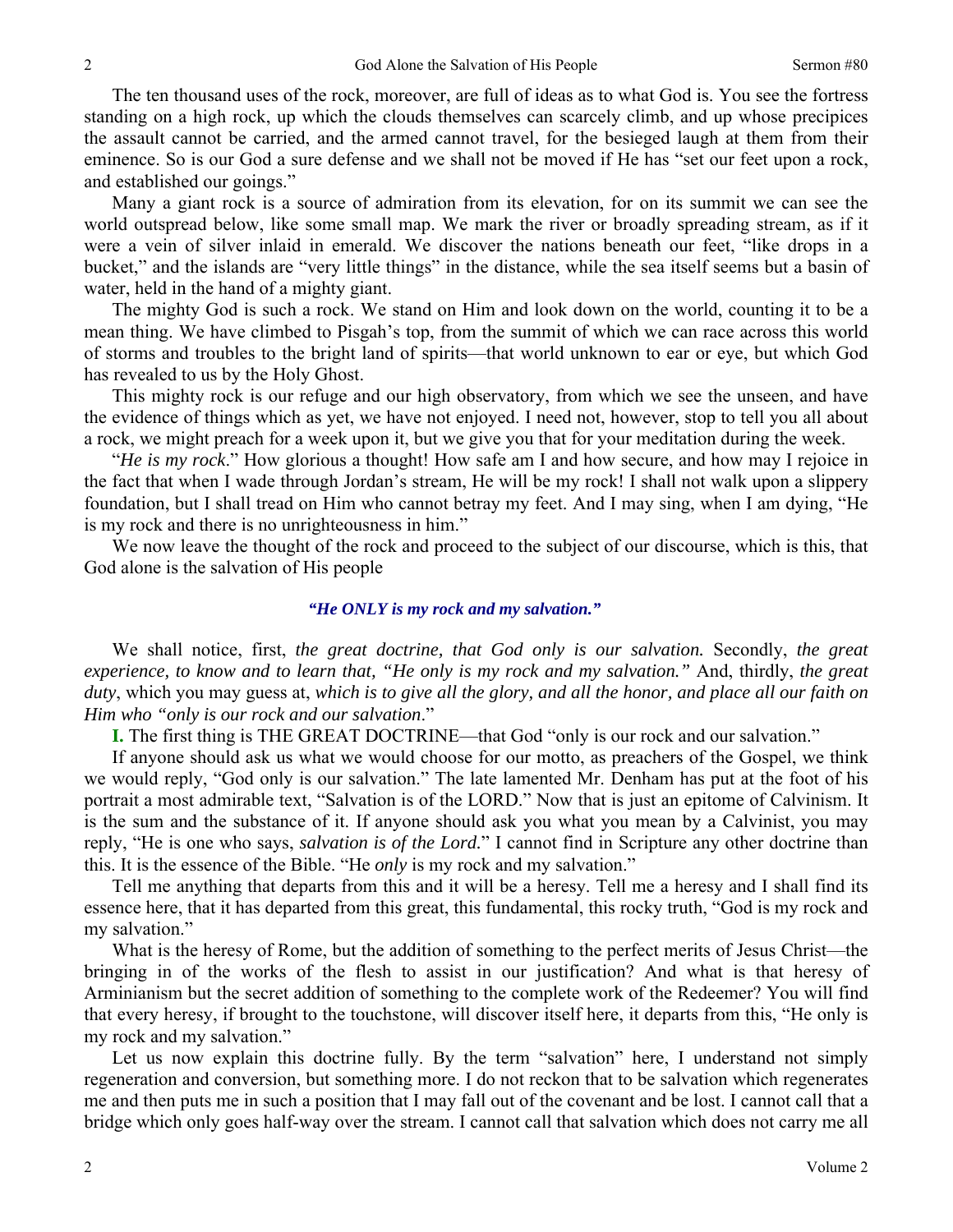the way to heaven, wash me perfectly clean, and put me among the glorified who sing constant hosannas around the throne. By salvation then, if I may divide it into parts, I understand deliverance, preservation continually through life, sustentation, and the gathering up of the whole in the perfecting of the saints in the person of Jesus Christ at last.

**1.** By, salvation, I understand *deliverance* from the house of bondage, wherein by nature I am born, and being brought out into the liberty wherewith Christ makes us free, together with a putting "on a rock, and establishing my goings." This I understand to be wholly of God. And I think I am right in that conclusion, because I find in Scripture that man is dead. And how can a dead man assist in his own resurrection?

I find that man is utterly depraved and hates the divine change. How can a man, then, work that change which he himself hates? I find man to be ignorant of what it is to be born again, and like Nicodemus, asking the foolish question, "How can a man enter again into his mother's womb, and be born?" I cannot conceive that a man can do that which he does not understand, and if he does not know what it is to be born again, he cannot make himself to be born again.

No, I believe man to be utterly powerless in the first work of his salvation. He cannot break his chains, for though they are not chains of iron, but chains of his own flesh and blood. He must first break his own heart before he can break the fetters that bind him. And how should man break his own heart? What hammer is that which I can use upon my own soul to break it, or what fire can I kindle which can dissolve it?

Nay, deliverance is of God alone. The doctrine is affirmed continually in Scripture and he who does not believe it, does not receive God's truth. Deliverance is of God alone, "Salvation is of the LORD."

**2.** And if we are delivered and made alive in Christ, still *preservation* is of the Lord alone. If I am prayerful, God makes me prayerful. If I have graces, God gives me graces. If I have fruits, God gives me fruits. If I hold on in a consistent life, God holds me on in a consistent life. I do nothing whatever towards my own preservation, except what God Himself first does in me.

Whatever I have, all my goodness is of the Lord alone, Wherein I sin, that is my own, but wherein I act rightly, that is of God, wholly and completely. If I have repulsed an enemy, His strength nerved my arm. Did I strike a foeman to the ground? His strength sharpened my sword and gave me courage to strike the blow.

Do I preach His Word? It is not I, but grace that is in me. Do I live to God a holy life? It is not I, but Christ that lives in me. Am I sanctified? I did not sanctify myself. God's Holy Spirit sanctifies me. Am I weaned from the world? I am weaned by *God's* chastisements. Do I grow in knowledge? The great Instructor teaches me. I find in God all I want, but I find in myself nothing. "He only is my rock and my salvation."

**3.** And again *sustentation* also is absolutely requisite. We need sustentation in providence for our bodies and sustentation in grace for our souls. Providential mercies are wholly from the Lord. It is true the rain falls from heaven and waters the earth, and "makes it bring forth and bud, that there may be seed for the sower, and bread for the eater." But out of whose hand comes the rain and from whose fingers do the dew drops distil?

It is true, the sun shines and makes the plants grow, and bud, and bring forth the blossom, and its heat ripens the fruit upon the tree, but who gives the sun his light and who scatters the genial heat from him? It is true, I work and toil, this brow sweats. These hands are weary. I cast myself upon my bed and there I rest, but I do not ascribe my preservation to my own might. Who makes these sinews strong? Who makes these lungs like iron and who makes these nerves of steel? "God only is the rock of my salvation."

He only is the salvation of my body and the salvation of my soul. Do I feed on the Word? That Word would be no food for me unless the Lord made it food for my soul and helped me to feed upon it. Do I live on the manna which comes down from heaven? What is that manna, but Jesus Christ Himself incarnate, whose body and whose blood I eat and drink?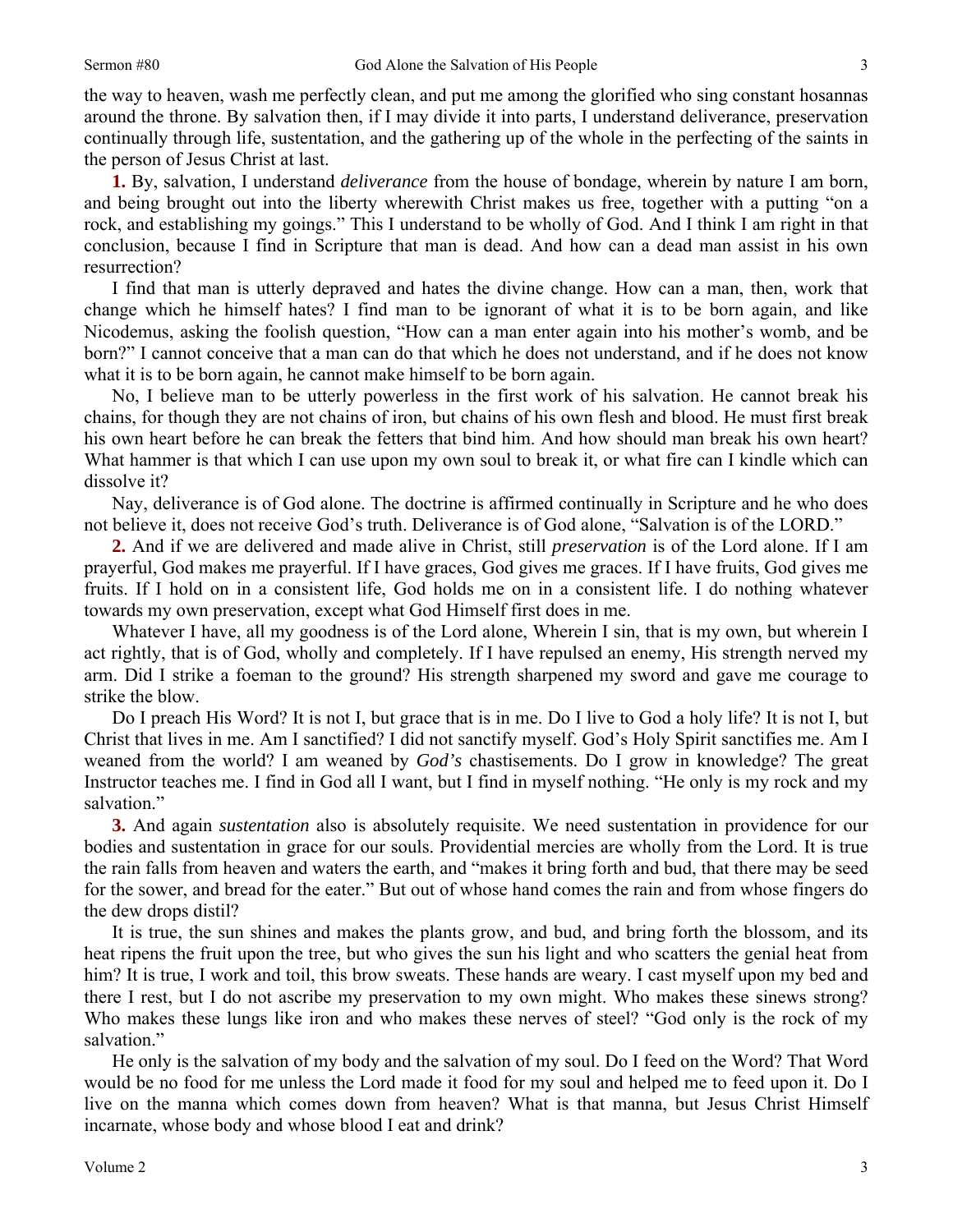Am I continually receiving fresh increase of might? Where do I gather my might? My salvation is of Him, without Him I can do nothing. As a branch cannot bring forth fruit except it abide in the vine, no more can I except I abide in Him.

**4.** Then if we gather the three thoughts in one. *The perfection* we shall soon have, when we shall stand yonder, near God's throne, will be wholly of the Lord. That bright crown which shall sparkle on our brow, like a constellation of brilliant stars, shall have been fashioned only by our God. I go to a land, but it is a land which the plough of earth has never upturned, though it be greener than earth's best pastures, and though it be richer than all her harvests ever saw.

I go to a building of more gorgeous architecture than man has builded. It is not of mortal architecture. It is "a house not made with hands, eternal in the heavens." All I shall know in heaven will be given by the Lord. And I shall say, when at last I appear before Him,

> *"Grace all the work shall crown Through everlasting days; It lays in heaven the topmost stone, And well deserves the praise."*

**II.** And now, beloved, we come to THE GREAT EXPERIENCE.

The greatest of all experience, I take it, is to know that, "He only is our rock and our salvation." We have been insisting upon a doctrine, but doctrine is nothing unless proved in our experience. Most of God's doctrines are only to be learned by practice—by taking them out into the world and letting them bear the wear and tear of life. If I ask any Christian in this place whether this doctrine is true, if he has had any deep experience, he will reply, "True! ay, that it is. Not one word in God's Bible is more true than that, for indeed salvation is of God alone." "He only is my rock and my salvation."

But beloved, it is very hard to have such an experiential knowledge of the doctrine that we never depart from it. It is very hard to believe that "salvation is of the LORD." There are times when we put our confidence in something else but God, and sin by linking hand-in-hand with God—something besides Him. Let me now dwell a little upon the experience which will bring us to know that salvation is of God alone.

The true Christian will confess that salvation is of God alone *effectively*, that is, that "He works in him to will and to do of his own pleasure." Looking back on my past life, I can see that the dawning of it all was of God, of God effectively. I took no torch with which to light the sun, but the sun did light me. I did not commence my spiritual life—no, I rather kicked and struggled against the things of the Spirit.

When He drew me, for a time I did not run after Him. There was a natural hatred in my soul for everything holy and good. Wooings were lost upon me—warnings were cast to the wind—thunders were despised. And as for the whispers of His love, they were rejected as being less than nothing and vanity.

But sure I am, I can say now, speaking on behalf of myself and of all who know the Lord, "He only is my salvation and your salvation too." It was He who turned your heart and brought you down on your knees. You can say in very deed, then,

> *"Grace taught my soul to pray, Grace made my eyes o'erflow."*

And coming to this moment, you can say,

*"'Tis grace has kept me to this day, And will not let me go."*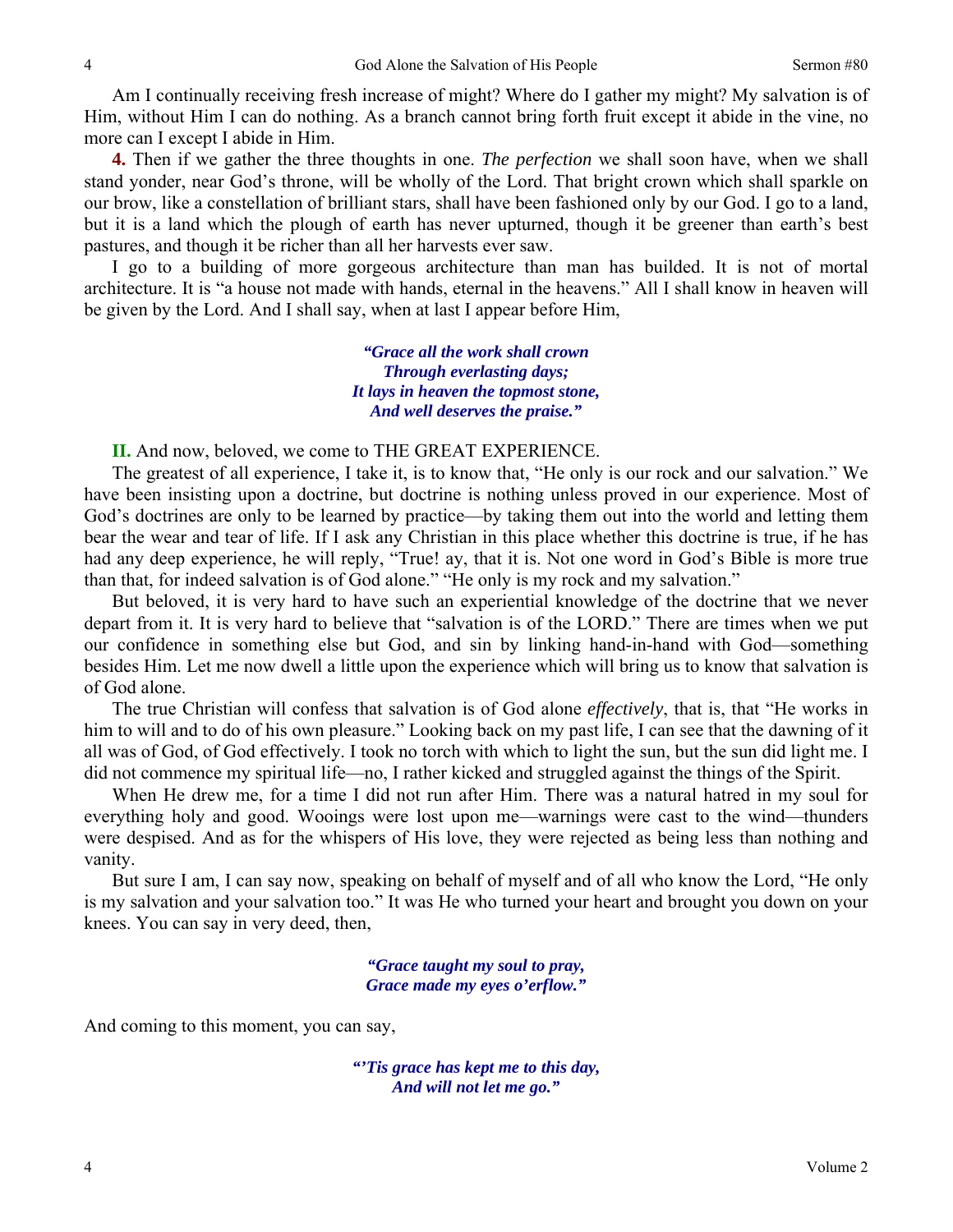I remember when I was coming to the Lord, I thought I was doing it all myself, and though I sought the Lord earnestly, I had no idea the Lord was seeking me. I do not think the young convert is at first aware of this. One day when I was sitting in the house of God, I was not thinking much about the man's sermon, for I did not believe it.

The thought struck me, "*How did you come to be a Christian*?" I sought the Lord. "*But how did you come to seek the Lord*?" The thought flashed across my mind in a moment—I should not have sought Him unless there had been some previous influence in my mind to *make me* seek Him. I am sure you will not be many weeks a Christian, certainly not many months, before you will say, "I ascribe my change wholly to God." I desire to make this my constant confession.

I know there are some who preach one Gospel in the morning and another at night—who preach a good sound Gospel in the morning, because they are preaching to saints, but preach falsehood in the evening, because they are preaching to sinners. But there is no necessity to preach truth at one time and falsehood at another.

"The word of the LORD is perfect, converting the soul." There is no need to put anything else in it, in order to bring sinners to the Savior. But my brothers, you must confess that "Salvation is of the LORD." When you turn back to the past, you must say, "My Lord, whatever I have, You gave it to me. Have I the wings of faith? I was a wingless creature once. Have I the eyes of faith? I was a blind creature once. I was dead till You made me alive, blind till You opened my eyes. My heart was a loathsome dunghill, but You put pearls there, if pearls there be, for pearls are not the produce of dunghills. You have given me all I have."

And so, if you look at the present, if your experience be that of a child of God, you will trace all to Him. Not only all you have had in the past, but all you have now. Here you are, sitting in your pew this morning. Now I just want you to review where you stand. Beloved, do you think you would be where you are now if it were not for divine grace?

Only think what a strong temptation you had yesterday. They did "consult to cast you down from your excellency." Perhaps you were served like I am sometimes. The devil sometimes seems to drag me right to the edge of a precipice of sin by a kind of enchantment, making me forget the danger by the sweetness which surrounds it.

And just when he would push me down, I see the yawning gulf beneath me, and some strong hand put out, and I hear a voice, saying, "I will preserve him from going down into the pit; I have found a ransom." Do you not feel that, ere this sun goes down you will be damned, if grace does not keep you? Have you anything good in your heart that grace did not give you?

If I thought I had a grace that did not come from God, I would trample it beneath my feet, as not being a godly virtue. I would guess it to be but a counterfeit, for it could not be right if it did not come from the mint of glory. It may look ever so much like the right thing, but it is certainly bad unless it came from God. Christian! can you say, of all things past and present, "He only is my rock and my salvation?"

And now look forward to the future. Man! think how many enemies you have. How many rivers you have to cross, how many mountains to climb, how many dragons to fight, how many lions' teeth to escape, how many fires to pass through, how many floods to wade. What think you, man? Can your salvation be of anything except of God!

Oh! if I had not that everlasting arm to lean upon, I would cry, "Death! hurl me anywhere. Anywhere out of the world." If I had not that one hope, that one trust, bury me ten thousand fathoms deep beneath creation, where my being might be forgotten! Oh! put me far away, for I am miserable if I have not God to help me all my journey through.

Are you strong enough to fight with one of your enemies without your God? I think not. A little silly maid may cast a Peter down, and cast you down too, if God do not keep you. I beseech you, remember this. I hope you know it by experience in the past, but try to remember it in the future wherever you go, "Salvation is of the LORD." Do not get to looking at your heart, do not get to examining to see whether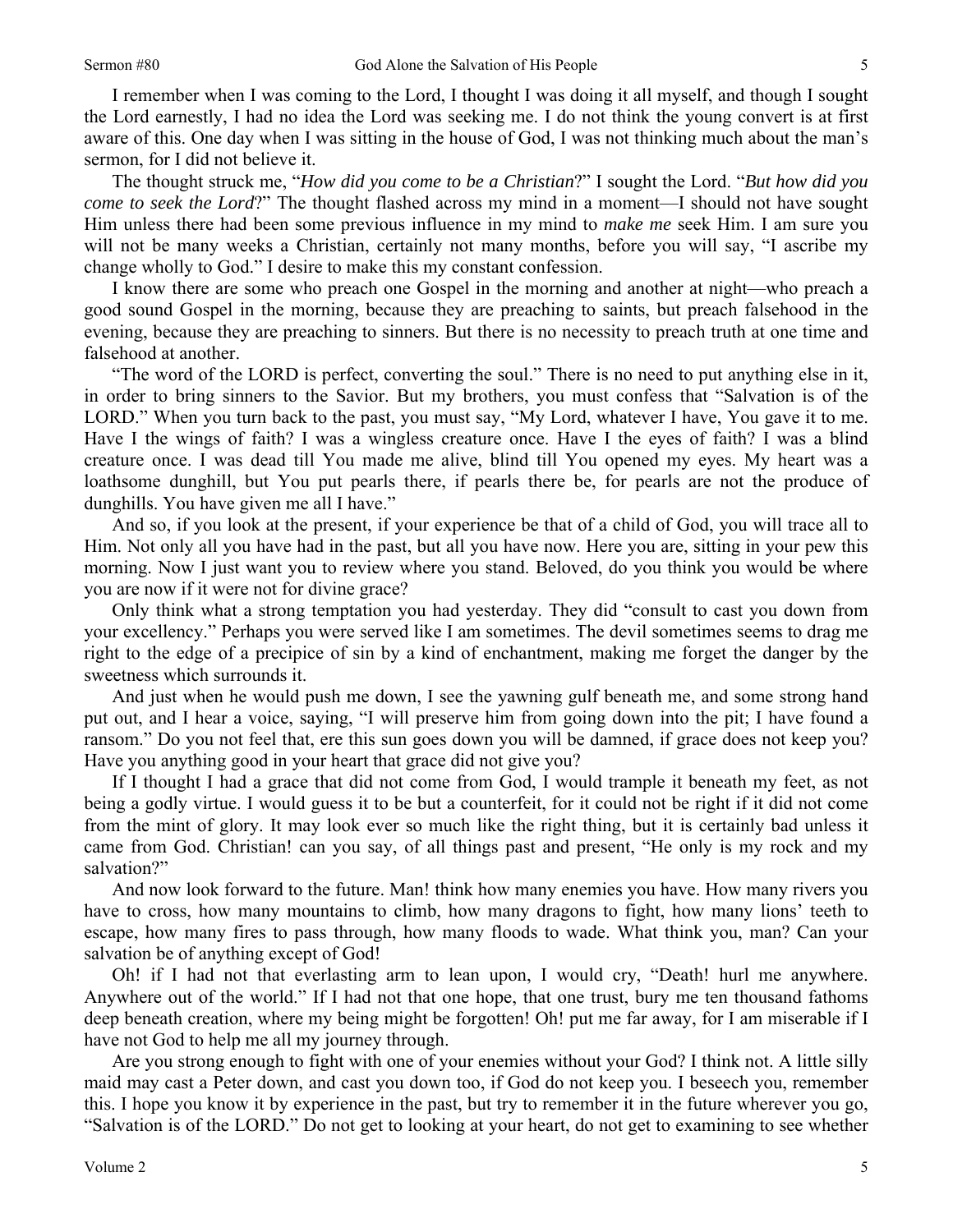you have anything to recommend you, but remember, "Salvation is of the LORD." "He only is my rock and my salvation."

Effectively, it all comes of God, and I am sure we must add, *meritoriously*. We have experienced that salvation is wholly of Him. What merits have I? If I were to scrape together all I ever had, and then come to you and beg all you have got, I should not collect the value of a farthing among you all.

We have heard of some Catholic who said that there was a balance struck in his favor between his good works and his bad ones, and therefore he went heaven. But there is nothing of the sort here. I have seen many people, many kinds of Christians, and many odd Christians, but I never yet met with one who said he had any merits of his own when he came to close quarters.

We have heard of perfect men and we have heard of men perfectly foolish, and we have thought the characters perfectly alike. Have we any merits of our own? I am sure we have not, if we have been taught of God. Once we thought we had, but there came a man called Conviction into our house one night and took away our gloryings. Ah! we are vile still.

I don't know whether Cowper said quite right, when he said,

*"Since the dear hour that brought me to Thy foot And cut up all my follies by the root, I never trusted in an arm but Thine— Nor hoped but in Thy righteousness divine!"* 

I think he made a mistake, for most Christians get to trusting in self at times, but we are forced to own that "Salvation is of the LORD," if we consider it meritoriously.

My dear friends, have you experienced this in your own hearts? Can you say "amen" to that, as it goes round? Can you say, "I know that God is my helper?" I dare say you can, most of you, but you will not say it so well as you will by and by, if God teach you. We *believe* it when we commence the Christian life, we *know* it afterwards. And the longer we live, the more we find it to be the truth, "Cursed is he that trusteth in man and maketh flesh his arm, but blessed is he who trusteth in the LORD and whose hope the LORD is."

In fact, the crown of Christian experience is to be delivered from all trust in self or man, and to be brought to rely wholly and simply on Jesus Christ. I say, Christian, your highest and noblest experience is not to be groaning about your corruption, is not to be crying about your wanderings, but is to say,

> *"With all my sin, and care, and woe, His Spirit will not let me go."*

"Lord, I believe, help thou my unbelief." I like what Luther says, "I would run into Christ's arms if He had a drawn sword in His hands." That is called venturesome believing, but as an old divine says, there is no such thing as venturesome believing. We cannot venture on Christ, it is no venture at all. There is no hap-hazard in the least degree.

It is a holy and heavenly experience when we can go to Christ, amid the storm, and say, "Oh! Jesus, I believe I am covered by Your blood," when we can feel ourselves to be all over rags and yet can say, "Lord, I believe that through Christ Jesus, ragged though I am, I am fully absolved." A saint's faith is little faith when he believes as a saint, but a sinner's faith is true faith when he believes as a sinner. The faith, not of a sinless being, but the faith of a sinful creature—that is the faith which delights God.

Go, then, Christian. Ask that this may be your experience, to learn each day, "He only is my rock and my salvation."

**III.** And now, in the third place, we speak of THE GREAT DUTY. We have had the great experience, now we must have the great duty.

The great duty is—if God only be our rock, and we know it, are we not bound to put all our trust *in* God, to give all our love *to* God, to set all our hope *upon* God, to spend all our life *for* God, and to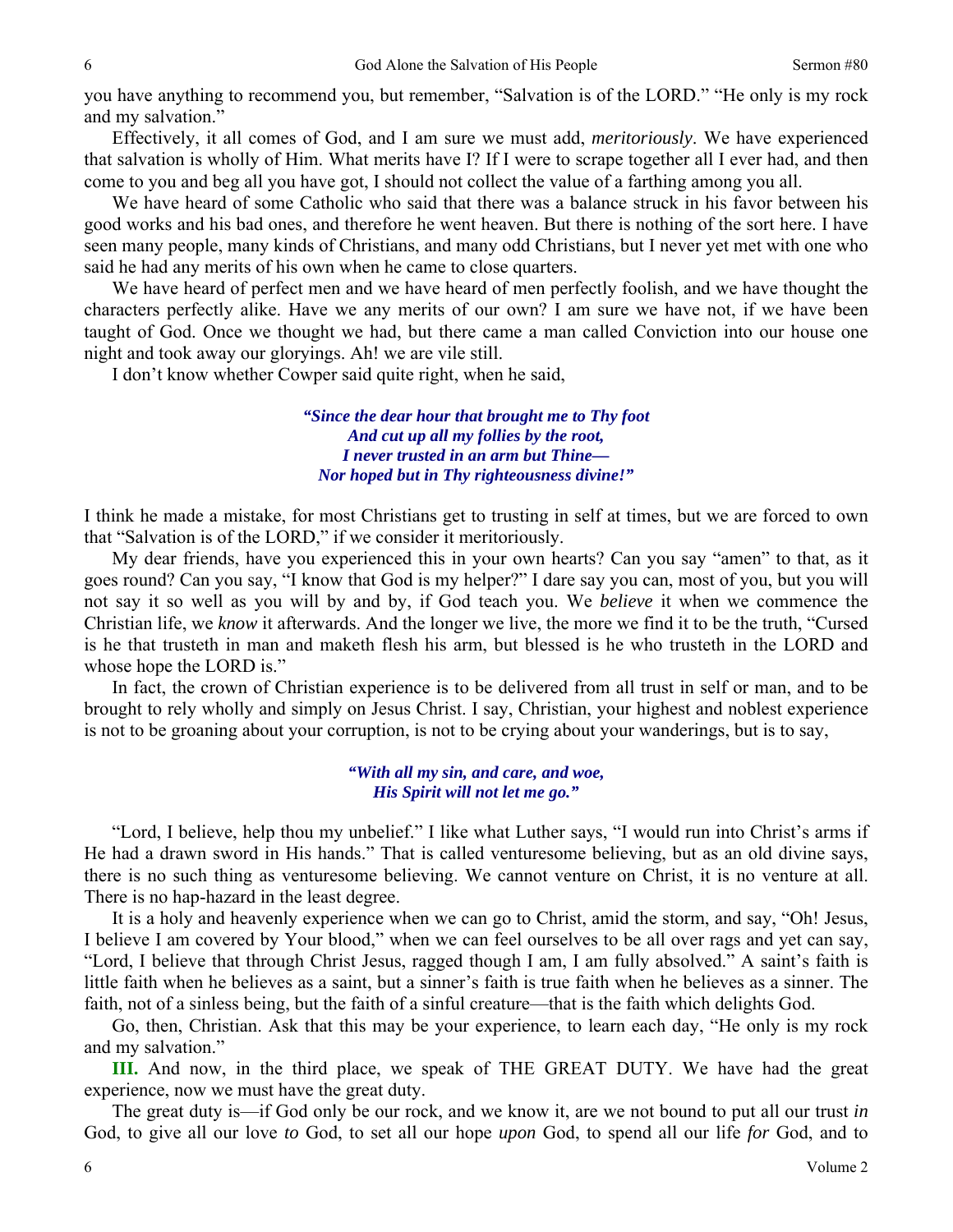devote our whole being *to* God? If God is all I have, sure, all I have shall be God's. If God alone is my hope, sure, I will put all my hope upon God. If the love of God is alone that which saves, sure, He shall have my love alone.

Come, let me talk to you, Christian, for a little while. I want to warn you not to have two Gods, two Christs, two friends, two husbands, two great fathers, not to have two fountains, two rivers, two suns, or two heavens, but to have only one. I want to bid you now, as God has put all salvation in Himself, to bring all yourself to God. Come, let me talk to you!

In the first place, Christian, *never join anything with Christ*. Would you stitch your old rags into the new garment He gives? Would you put new wine into old bottles? Would you put Christ and self together? You might as well yoke an elephant and an ant. They could never plough together. What! Would you put an archangel in the same harness with a worm and hope that they would drag you through the sky! *How inconsistent*! How foolish! What! Yourself and Christ?

Sure, Christ would smile, nay, Christ would weep to think of such a thing! Christ and man together? CHRIST AND COMPANY? No, it never shall be, He will have nothing of the sort. He must be all. Note how inconsistent it would be to put anything else with Him. And note, again, *how wrong* it would be. Christ will never bear to have anything else placed with Him.

He calls them adulterers and fornicators that love anything else but Him. He will have your whole heart to trust in Him, your whole soul to love Him, and your whole life to honor Him. He will not come into your house till you put all the keys at His girdle. He will not allow you to give Him all the keys but one. He will not come till you give Him attic, parlor, drawing-room, and cellar, too.

He will make you sing,

*"Yet if I might make some reserve, And duty did not call, I love my God with zeal so great, That I should give Him all."* 

Mark you, Christian, it is a sin to keep anything from God.

Again, *Christ is very grieved* if you do it. Assuredly you do not desire to grieve Him who shed His blood for you. Surely there is not one child of God here who would like to vex his blessed elder Brother? There cannot be one soul redeemed by blood who would like to see those sweet blessed eyes of our best beloved bedewed with tears. I know you will not grieve your Lord, will you?

But I tell you, you will vex His noble spirit if you love aught but Him, for He is so fond of you that He is jealous of your love. It is said, concerning His Father, that He is "a jealous God" and He is a jealous Christ you have to deal with. Therefore, put not your trust in chariots, stay not yourselves in horses, but say, "He only is my rock and my salvation."

I beg you, mark also one reason why you should not look at anything else, and that is if you look at anything else, *you cannot see Christ as well*. "Oh!" you say, "I can see Christ in His mercies." But you cannot see Him so well there, as if you viewed His person. No man can look at two objects at the same time and see both distinctly. You may afford a wink for the world and a wink for Christ, but you cannot give Christ a whole look and a whole eye, and the world half an eye, too.

I beseech you, Christian, do not try it. If you look on the world, it will be a speck in your eye. If you trust in anything but Him, betwixt two stools you will come to the ground, and a fearful fall you will have. Therefore, Christian, look you only on Him. "He only is my rock and my salvation."

Mark you, again, Christian I would bid you never put anything else with Christ. For as sure as ever you do, *you will have the whip for it*. There never was a child of God who harbored one of the Lord's traitors in his heart, but he always had a charge laid against him. God has sent out a search warrant against all of us and do you know what He has told His officers to search for? He has told them to search for all our lovers, all our treasures, and all our helpers.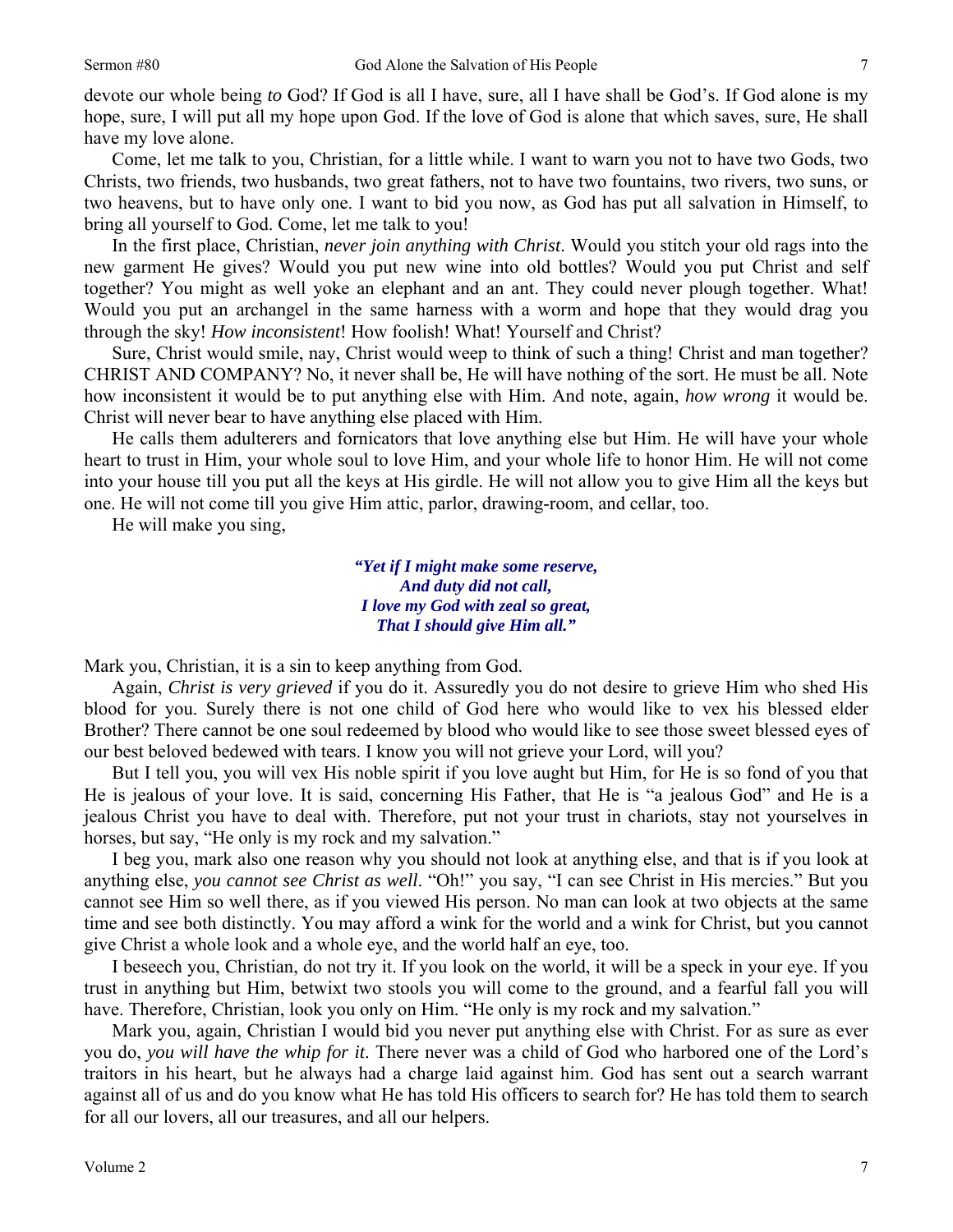God cares less about our sins as sins, than He does about our sins, or even our virtues, as usurpers of His throne. I tell you, there is nothing in the world you set your heart upon that shall not be hung upon a gallows higher than Haman's. If you love anything but Christ, He will make it to do penance. If you love your house better than Christ, He will make it a prison to you. If you love your child better than Christ, He will make it an adder in your breast to sting you. If you love your daily provisions better than Christ, He will make your drink bitter and your food like gravel in your mouth, till you come to live wholly on Him. There is nothing which you have which He cannot turn into a rod, if you love it better than Him, and rest assured He will do so, if you make it anything to rob you Christ.

And mark you once again, if you look at anything save God, *you will soon go into sin*. There was never a man who kept his eye on anything save Christ, who did not go wrong. If the mariner will steer by the polestar, he shall go to the north, but if he steers sometimes by the polestar and sometimes by another constellation, he knows not where he shall go.

If you do not keep your eye wholly on Christ you will soon be wrong. If you ever do give up the secret of your strength, namely, your trust in Christ, if you ever dally with the Delilah of the world and love yourself more than Christ, the Philistines will be upon you, and shear your locks, and take you out to grind at the mill, till your God gives you deliverance by means of your hair growing once more, and bringing you to trust wholly in the Savior.

Keep your eye, then, fixed on Jesus. For if you do turn away from Him, how ill will you fare! I bid you, Christian, beware of your graces. Beware of your virtues. Beware of your experience, beware of your prayers. Beware of your hope. Beware of your humility. There is not one of your graces which may not damn you, if they are left alone to themselves.

Old Brooks says, when a woman has a husband and that husband gives her some choice rings, she puts them on her fingers. And if she should be so foolish as to love the rings better than her husband, if she should care only for the jewels and forget him who gave them, how angry would the husband be, and how foolish she would be herself! Christian! I warn you, beware of your graces, for they may prove more dangerous to you than your sins.

I warn you of everything in this world. For everything has this tendency, especially a high estate. If we have a comfortable maintenance, we are most likely not to look so much to God. Ah! Christian, with an independent fortune, take care of your money, beware of your gold and silver. It will curse you if it comes between you and your God. Always keep your eye to the cloud and not to the rain—to the river and not to the ship that floats on its bosom. Look you not to the sunbeam, but to the sun. Trace your mercies to God and say perpetually, "He only is my rock and my salvation."

Lastly, I bid you once more to keep your eye wholly on God and on nothing in yourself, *because what are you now, and what were you ever, but a poor damned sinner if you were out of Christ*! I had been preaching the other day all the former part of the sermon as a minister. Presently I thought I was a poor sinner and then, how differently I began to speak! The best sermons I ever preach are those I preach not in my ministerial capacity, but as a poor sinner preaching to sinners. I find there is nothing like a minister recollecting that he is nothing but a poor sinner, after all.

It is said of the peacock that although he has fine feathers, he is ashamed of his black feet. I am sure that we ought to be ashamed of ours. However gay our feathers may appear at times, we ought to think of what we should be if grace did not help us.

Oh! Christian, keep your eye on Christ, for out of Him you are no better than the damned in hell. There is not a demon in the pit but might put you to the blush, if you are out of Christ. Oh that you would be humble! Remember what an evil heart you have within you, even when grace is there. You have grace—God loves you, but recollect, you have a foul cancer in your heart still. God has removed much of your sin, but still the corruption remains.

We feel that though the old man is somewhat choked and the fire somewhat dampened by the sweet waters of the Holy Spirit's influence, yet it would blaze up worse than before if God did not keep it

8